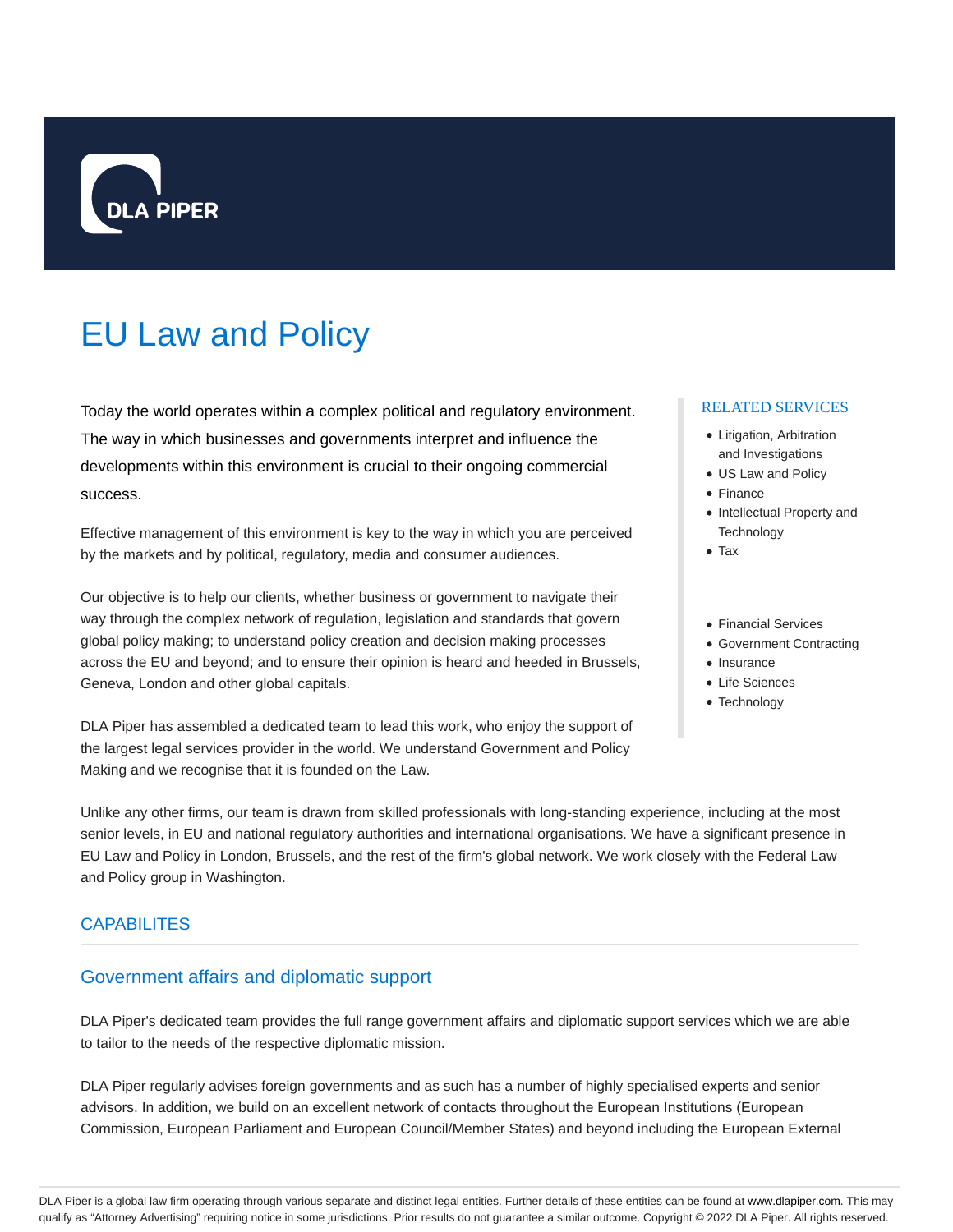#### Action Service (EEAS).

For our activities we provide key experts from within our firm but also external experts from within our international network. On behalf of our clients – including diplomatic missions in Brussels – we have engaged experts from the European Commission (from Commissioner level down to specialists within the various Directorates-General), the European Parliament – a wide range of Members of the European Parliament are included as part of our professional engagements and have assisted in diplomatic training programmes and bilateral meetings. The same is true for the ambassadors and permanent representatives, in particular those engaged in the EU's Common Foreign and Security Policy and External Relations.

We also engage leading academics and journalists and correspondents in our programmes.

Our services include:

- Stakeholder mapping
- Monitoring, analysis and reporting
- Policy briefings
- Meeting programmes and background briefings
- Agenda setting
- Strategic advice
- Public diplomacy
- Media and communications
- Legal and EU regulatory advice

# Public policy

We represent clients on a range of issues relating to highly regulated sectors including financial services, insurance, life sciences, food and beverage and manufacturing. We have enabled our clients to attain not only 'ahead of time' information concerning forthcoming proposals, and have positioned them as the first point of call for legislators seeking to discuss the industry position and perspective with those operating on the ground.

We are in frequent direct contact with those formulating the legislative agenda for the forthcoming term, and the Directorate charged with steering proposals under the new European Commissioner. We regularly discuss up-coming initiatives with the Commission.

Our clients come from a range of backgrounds and standpoints, and not only originate from inside the European Union. We specialise in representing multinational and transatlantic clients doing business within the European Union.

By having specialist EU Law and Policy experts, we are able to identify pieces of forthcoming legislation which may additionally impact upon our clients. By building long term relationships, we fully understand their needs and objectives, to ensure no crucial developments are missed.

Our services include:

- Early warning and intelligence gathering on regulatory developments
- Influencing and shaping the forthcoming law and policy
- Developing compliance programs and assessing the commercial impact of changes
- Dealing with contentious and non-contentious legislative developments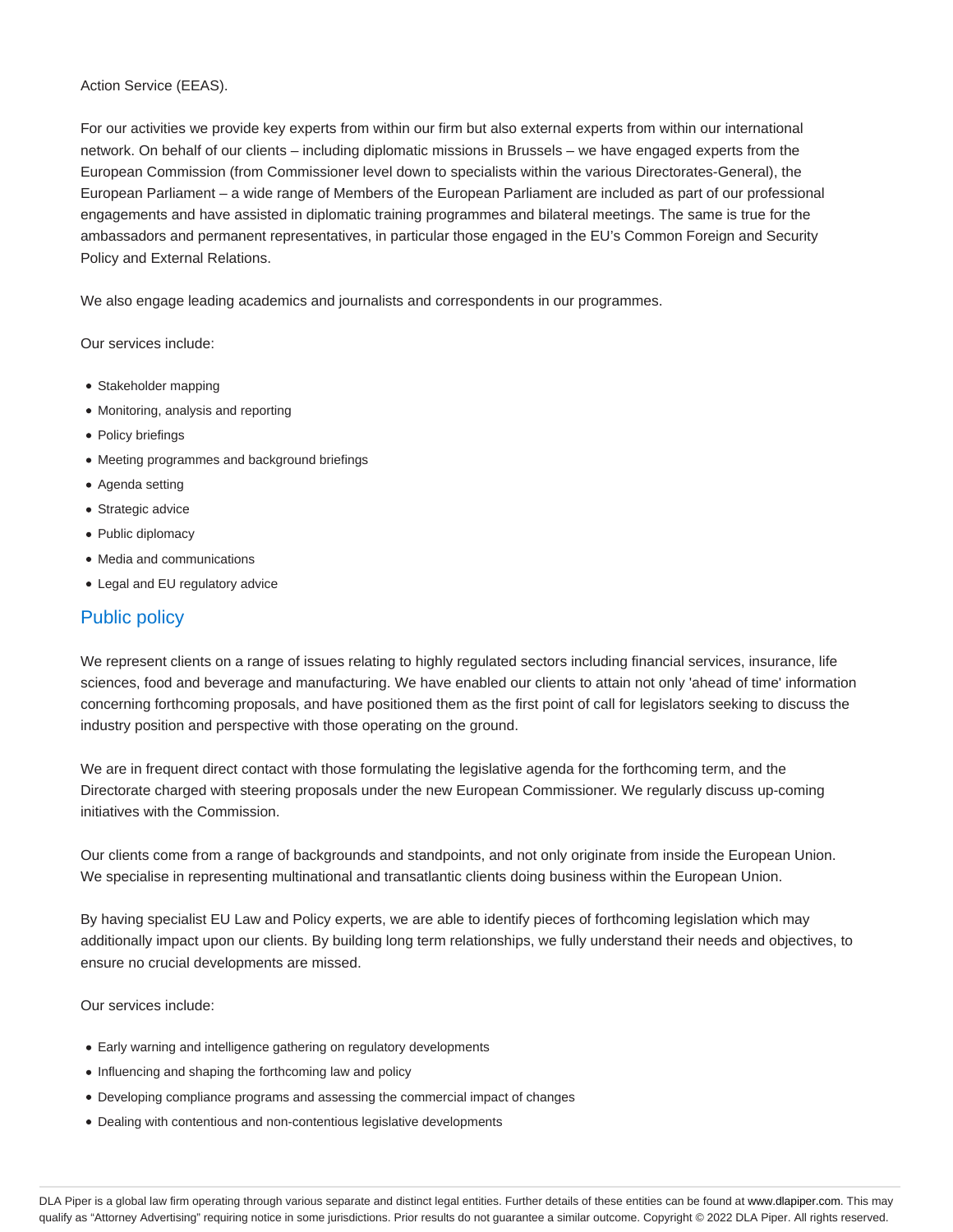- Contact building, briefing and platform building using our networks
- Positioning clients as key stakeholders to decision makers
- Long term agenda setting
- Government relations training
- Pan European alliance building
- Crisis management and media monitoring

## EU internal market

Many international companies fail to get the most out of the markets that they operate in. To maximise the use of these markets, we regularly assist our clients to exploit existing regulatory instruments, lobby decision-makers for market access improvements, and influence regulatory approvals.

## Capacity building

As well as providing direct technical and strategic advice, DLA Piper's EU Law and Policy team has developed a comprehensive suite of training courses to help build the longer term capacity of public officials, diplomats and business people equipping them with the skills and knowledge needed to become an effective negotiator or operator across the US, EU and its Member States and beyond.

## **EXPERIENCE**

- Designed and delivered a four-part revolving training programme for diplomats and senior officials on the EU institutions and decision making processes with intensive practical content focussed on how to approach the EU and ensure effective influencing.
- Advised a non-European airline which had been placed on the EU's list of banned carriers to manage its relations with the European Commission, develop a corrective action plan and secure its removal from the list.
- Worked and continues to work with major companies in the air passenger and cargo sectors to monitor, engage in and influence EU and national rulemaking covering areas such as passenger rights and security.
- Organisation of high-level briefing sessions for clients with drafting team in both the Commission and European Parliament on the Solvency II Directive.
- Representing a major insurer EU & UK regulatory affairs focused on a wide range of policy developments including insurance, data protection and EU/ US regulatory dialogue.
- Representing a trade association from a Managing Director and Secretariat perspective in relation to all interactions across the EU and legislative policy issues.
- Advising a major financial services organisation in relation to their UK stakeholders engagement.

#### **INSIGHTS**

## **Publications**

**Protecting your IP in Russia: Best practices, action steps**

## 18 May 2022 INTELLECTUAL PROPERTY AND TECHNOLOGY NEWS

US companies may take action in Russia to protect their IP rights, notwithstanding US economic and trade sanctions.

**OECD releases commentary on the Pillar Two GloBE Rules – observations on selected topics**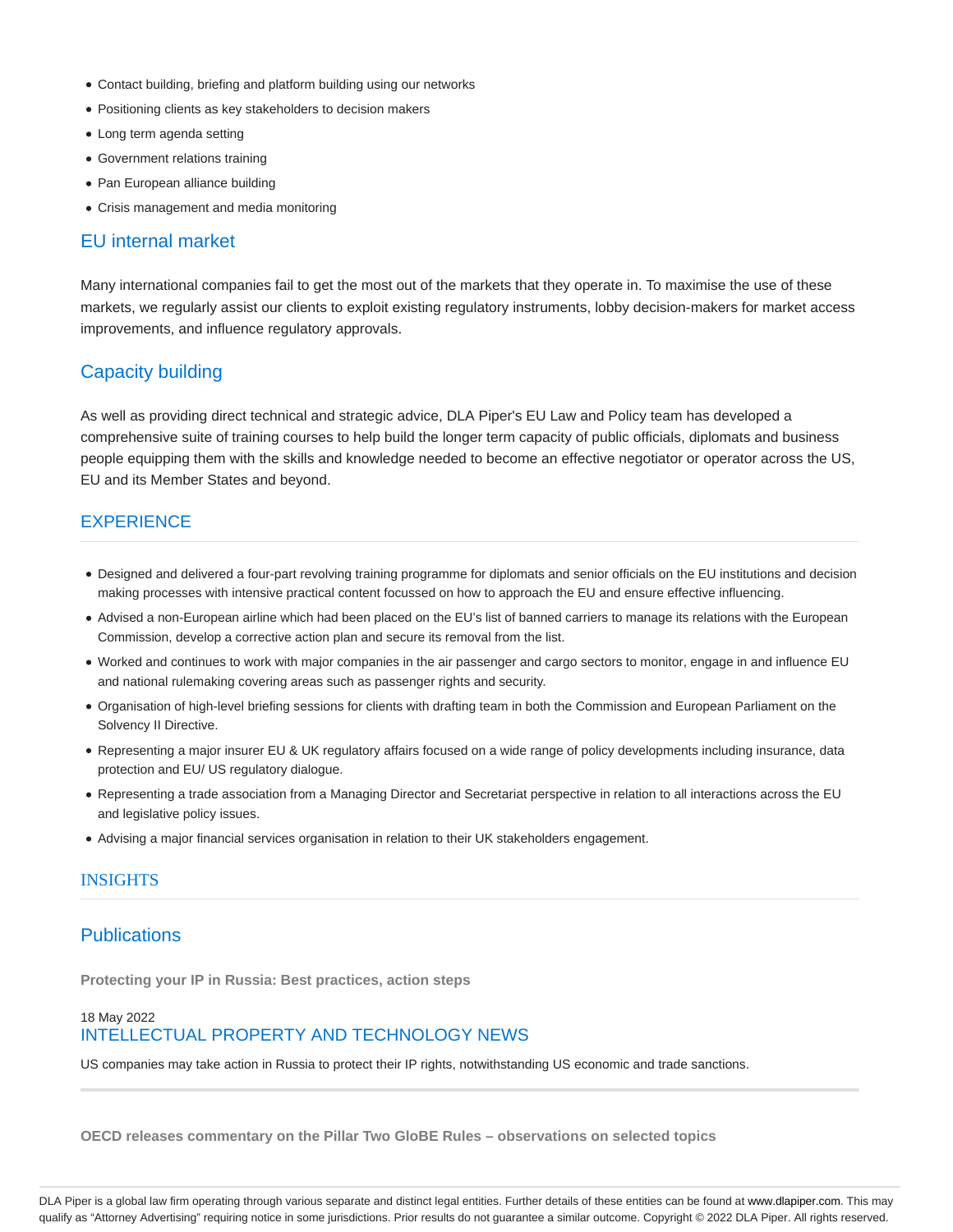**Global Sanctions Update**

## 8 March 2022 GLOBAL SANCTIONS ALERT

Our International Trade team have summarised the latest developments in global sanctions and how to navigate the implications on your business.

**A legal overview**

#### 4 January 2022 UNDERSTANDING THE UK NATIONAL SECURITY & INVESTMENT REGIME PODCAST

In episode 2 of our podcast series we discuss the legal context of the regime: how it will operate and the implications for businesses. In particular, the legislation - which comes into force today, 4 January - has wide reaching implications for M&A involving businesses or assets connected with the UK.

**EU Directive ATAD 3 proposes new minimum substance rules against the use of shell companies**

4 January 2022

The Directive introduces reporting requirements for EU tax-resident companies – irrespective of their legal form – with certain mobile and passive income streams and inadequate operational substance.

**US and EU pledge to promote "innovative and trustworthy" AI**

19 October 2021 AI OUTLOOK

Key details and recommendations.

**Five issues to watch for at COP26 in Glasgow**

12 October 2021

Hopes had already been high for COP26 even before the pandemic paused it. The pent-up potential has only heightened those expectations.

**Export controls: the EU's new dual-use regime**

#### 27 September 2021 DLA PIPER TRADE TRUTHS

The EU has amended numerous aspects of the export control regime by implementing the Recast Dual Use Regulation which governs EU exports of dual-use items. We summarise the key changes and what you'll need to know about dual-use items.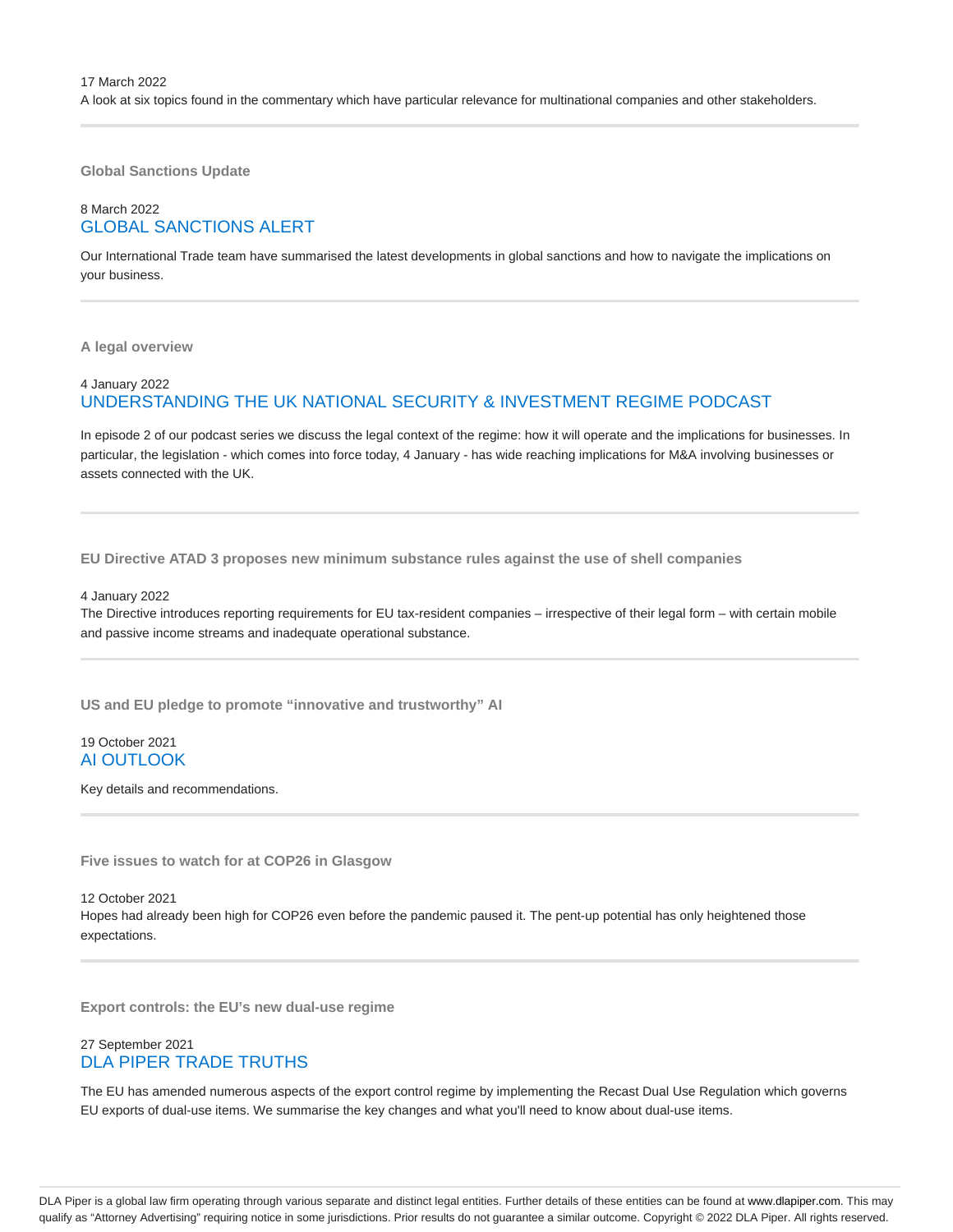**The global landscape of data privacy: Important points about new laws in three key jurisdictions**

#### 21 September 2021 PRACTICAL COMPLIANCE

New data privacy requirements in three important jurisdictions – the European Union, China, and Brazil – with an emphasis on action steps for compliance officers.

**Further postponement of post-Brexit border checks in Great Britain**

#### 16 September 2021 DLA PIPER TRADE TRUTHS

On 14 September 2021, Lord David Frost, the Brexit Minister, announced an additional delay to the introduction of stage 2 and 3 of the post-Brexit Border Operating Model. This article outlines the details of that delay and what it means for businesses.

**Competition and sustainability: the need for further guidance on legitimate cooperation**

#### 7 September 2021 ANTITRUST MATTERS

Climate change is one of the most important priorities facing the international community. The increased focus on environmental concerns has incentivized companies to pursue sustainability initiatives. In many instances, cross-industry collaboration is important for such initiatives to succeed.

**EDPB's final Recommendations on Supplementary Measures confirm a subjective approach to assessing personal data transfer risks**

2 July 2021

The Recommendations' detailed guidance will be useful to businesses and privacy practitioners as they conduct or update their transfer assessments, but the scope and detail of those assessments will require a sustained effort.

**When will Washington regulate artificial intelligence?**

June 2021

Seeking to ensure a leading global role for the US in AI development and implementation is a prime motivator for American policymakers.

**European Commission's standard contractual clauses: extensive new requirements coming for US businesses receiving EU personal data subject to GDPR**

8 June 2021

Adopting and complying with the New SCCs may require considerable effort for importers, particularly those that are not otherwise directly subject to GDPR.

**Postponement of post-Brexit border checks in Great Britain**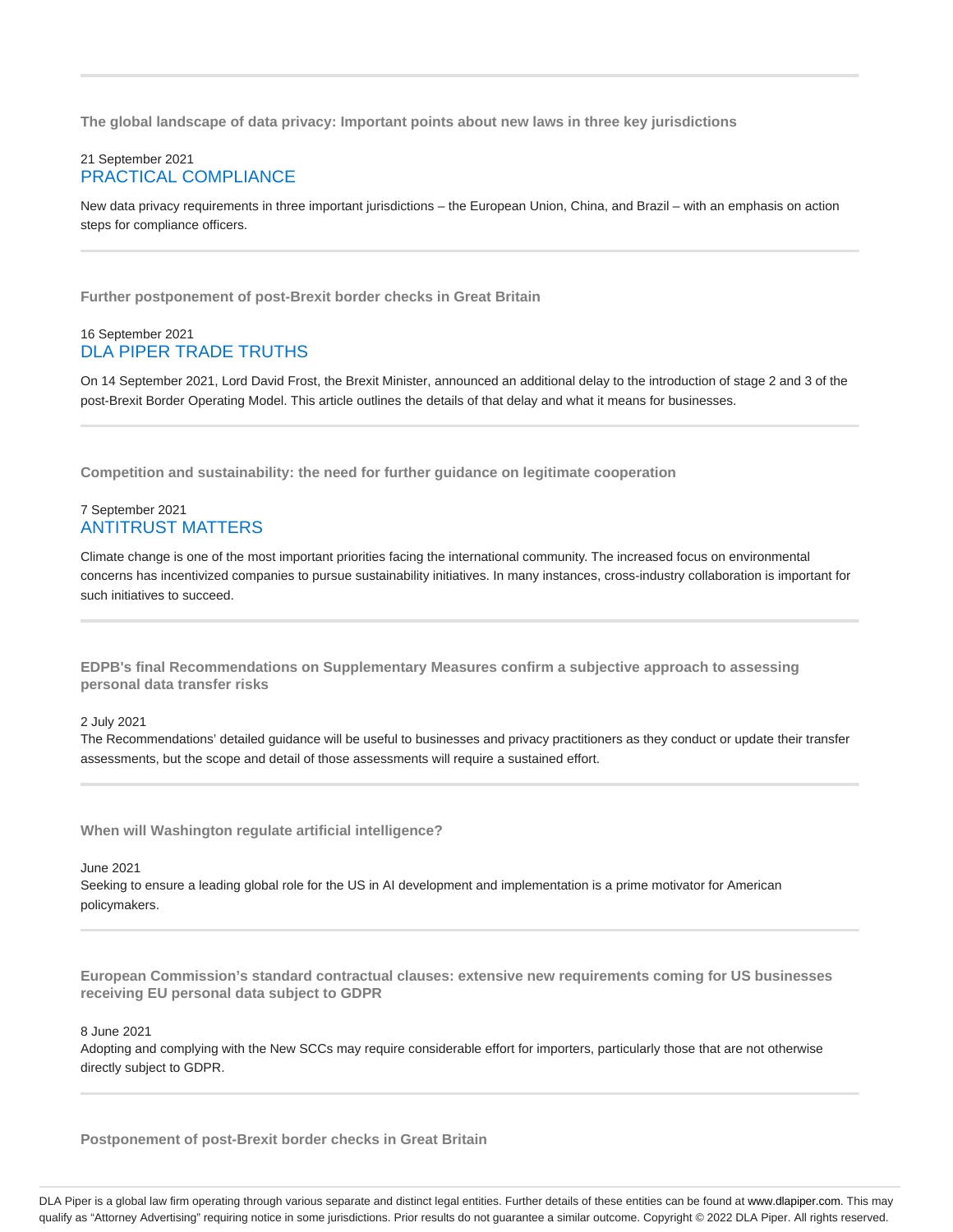#### 23 March 2021 DLA PIPER TRADE TRUTHS

The UK Government introduced a Border Operating Model for a phased introduction of full customs and regulatory checks on imports from the EU into Great Britain. It gives supply-chain managers six months more to ensure affected EU imports are ready for the new SPS checks which will be put in place from October.

**Announced, proposed and implemented: Developments in Digital Services Tax in key European jurisdictions**

9 February 2021 While the OECD and G20 work toward a global agreement on digital services taxes, some European countries have forged ahead on their own.

**Announced, proposed and implemented: Key features of France's DST**

9 February 2021 The French definition of "taxable service" under the DST differs from the definition of "taxable services" as used for VAT purposes.

**Announced, proposed and implemented: Key features of Italy's DST**

9 February 2021

The Italian DST applies only to revenues deriving from the provision of tax-relevant digital services linked to Italian-located users.

**Announced, proposed and implemented: Key features of Spain's DST**

9 February 2021 The annual worldwide revenue threshold is not limited to revenues generated by the provision of digital services, meaning that non-tech businesses may also need to comply.

**Announced, proposed and implemented: Key features of the United Kingdom's DST**

9 February 2021 The UK's DST is intended to be an interim measure pending a long-term global solution to the tax challenges arising from digitalization.

**China's Blocking Rules: New trade-compliance dilemmas for third-country companies**

25 January 2021

The Blocking Rules respond to the increased use of "secondary" economic sanctions and export controls by the US.

**The UK-EU Trade and Cooperation Agreement: Implications for technology services**

11 January 2021

The TCA includes a chapter relating to digital services which provides some key details relevant to both providers and customers of technology-related services.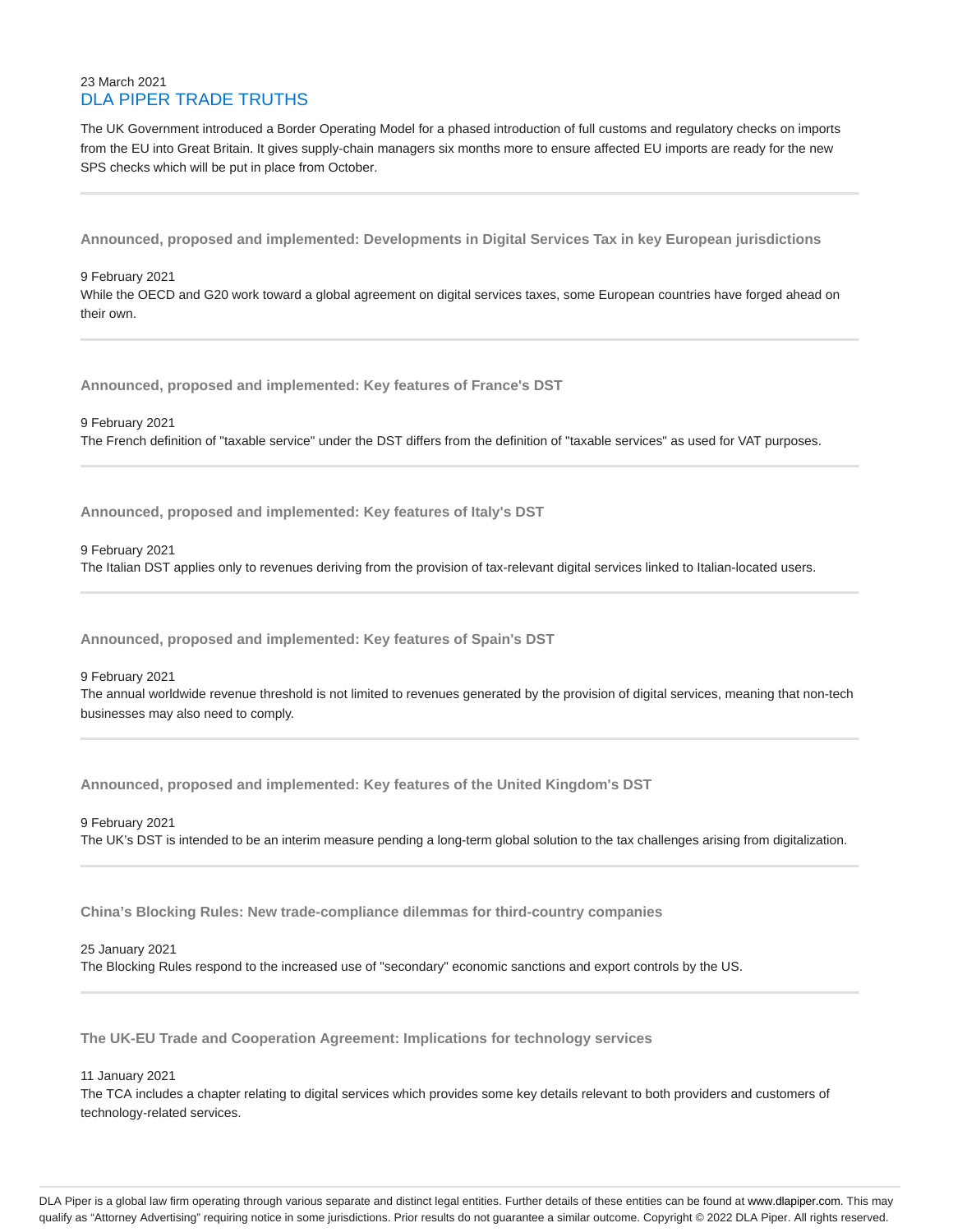**What happens when trade goes wrong? Understanding trade remedies and what they mean for you**

#### 7 January 2021 DLA PIPER TRADE TRUTHS

Trade remedies have previously been assessed and implemented by the EU on behalf of the UK under the multilateral WTO framework. From 1 January 2021, the UK has implemented an independent trade remedies framework; the aim being to defend UK business interests from potentially injurious market distortion.

**Continuity or Change? Procurement Rules after Brexit**

#### 12 November 2020 DLA PIPER TRADE TRUTHS

This weeks edition of DLA Piper Trade Turths, we look at how the UK's accession to the WTO's plurilateral procurement agreement is likely to change the UK's procurement regime at the end of the Transition Period.

**A "Global Britain" – the UK's changing role at the World Trade Organisation**

#### 29 October 2020 DLA PIPER TRADE TRUTHS

This edition of Trade Truths looks at how Brexit will change the UK's relationship with the WTO and sheds light on the election of the new WTO Director-General, and what this means for the UK's post-Brexit future.

**State aid: Levelling the playing field or moving the goalposts?**

#### 21 October 2020 DLA PIPER TRADE TRUTHS

The European Commission unveiled plans on 17 June 2020 to take a tougher line on subsidised foreign companies in the EU market. Under this proposal, the Commission seeks to "safeguard critical EU companies" in strategic industries such as pharma and agri-food so that they do not fall victim to "hostile takeovers conducted by large dominant player".

**Trading on WTO terms – what does it actually mean for your business?**

#### 24 September 2020 DLA PIPER TRADE TRUTHS

It is now more important than ever to prepare your business for trading on WTO terms. In the third Trade Truths article, we outline the key principles of the WTO, what trading on WTO terms means for the goods and services sectors, and how you can best prepare your business for the end of the transition period.

**The Northern Ireland Protocol and the UK Internal Market Bill**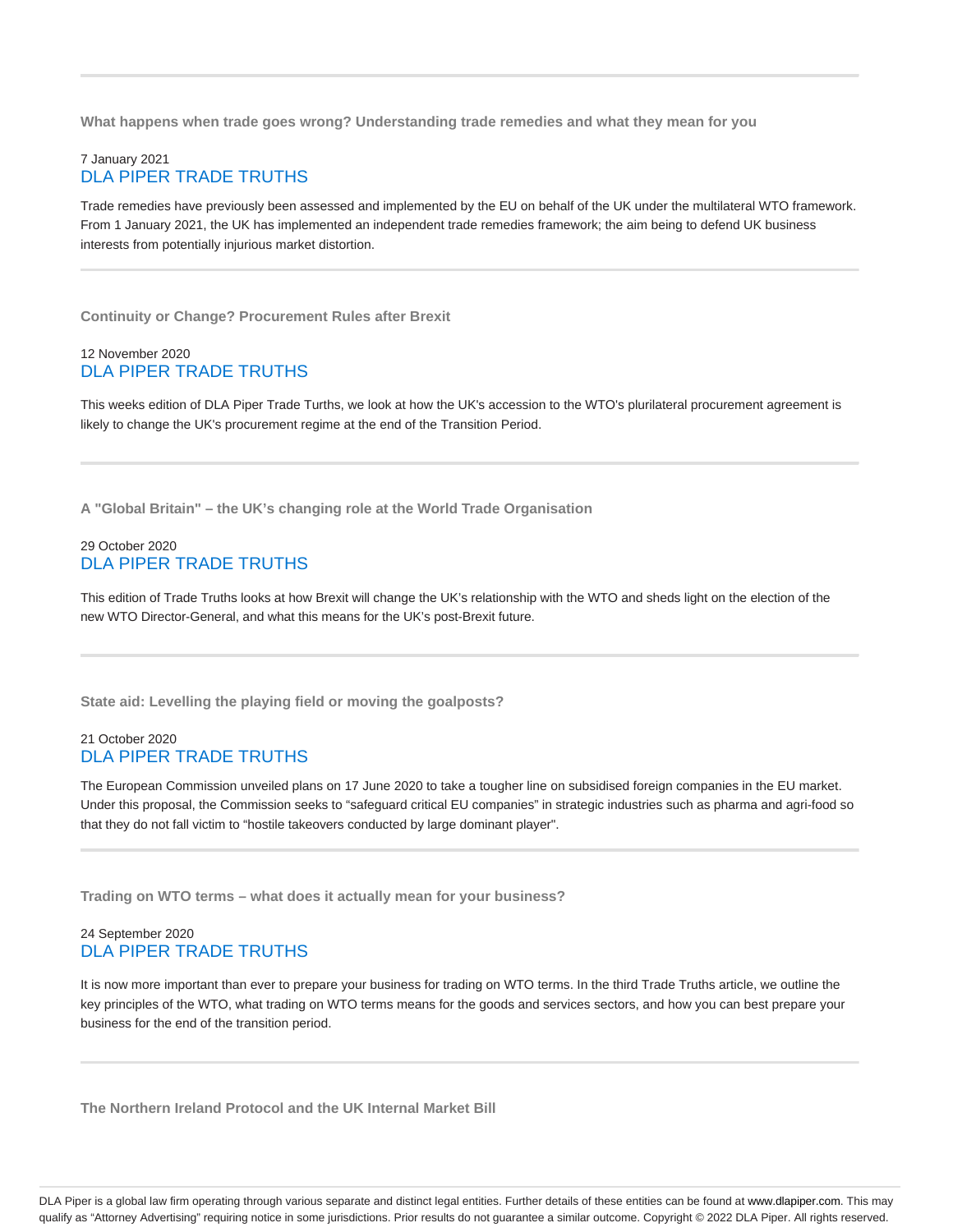#### 15 September 2020 DLA PIPER TRADE TRUTHS

The second article in the DLA Piper Trade Truths series explains why the Internal Market Bill has attracted such controversy, and what it could mean in terms of preparing your business for trade between Great Britain and Northern Ireland from next year.

**DLA Piper launches Trade Truths**

#### 8 September 2020 DLA PIPER TRADE TRUTHS

In our first article we discuss how trade policy is developed and implemented in the UK and EU.

**EU's highest court invalidates the EU-US Privacy Shield; European Standard Contractual Clauses remain valid, but subject to conditions**

16 July 2020 The CJEU declared invalid the EU-US Privacy Shield framework for the transfer of personal data from the EU to the US.

**Procurement Law Reform - Let's start a discussion**

#### 9 July 2020

DLA Piper's panel discussion webinar held on 1 July 2020 had a lively debate on the merits of potential options for reform and which changes might produce a better model for procurement regulation in the UK post Brexit. This is the first of a series of bitesize summary reports providing feedback from the debate.

**The legal challenges facing the vaping industry in the EU/UK and the US: An overview and a look ahead**

7 July 2020 Notes as the industry matures.

**Brexit and MiFID II implementation in the UK – impacts on foreign markets**

14 SEP 2016 Brexit prompts legal uncertainty regarding the implementation of pending EU financial regulations.

**European Commission tackles financing risks linked to virtual currencies**

#### 13 SEP 2016

The proposal seeks to bring greater transparency to the virtual currency market in the European Union by imposing customer due diligence requirements on certain market participants, now considered "obligated entities."